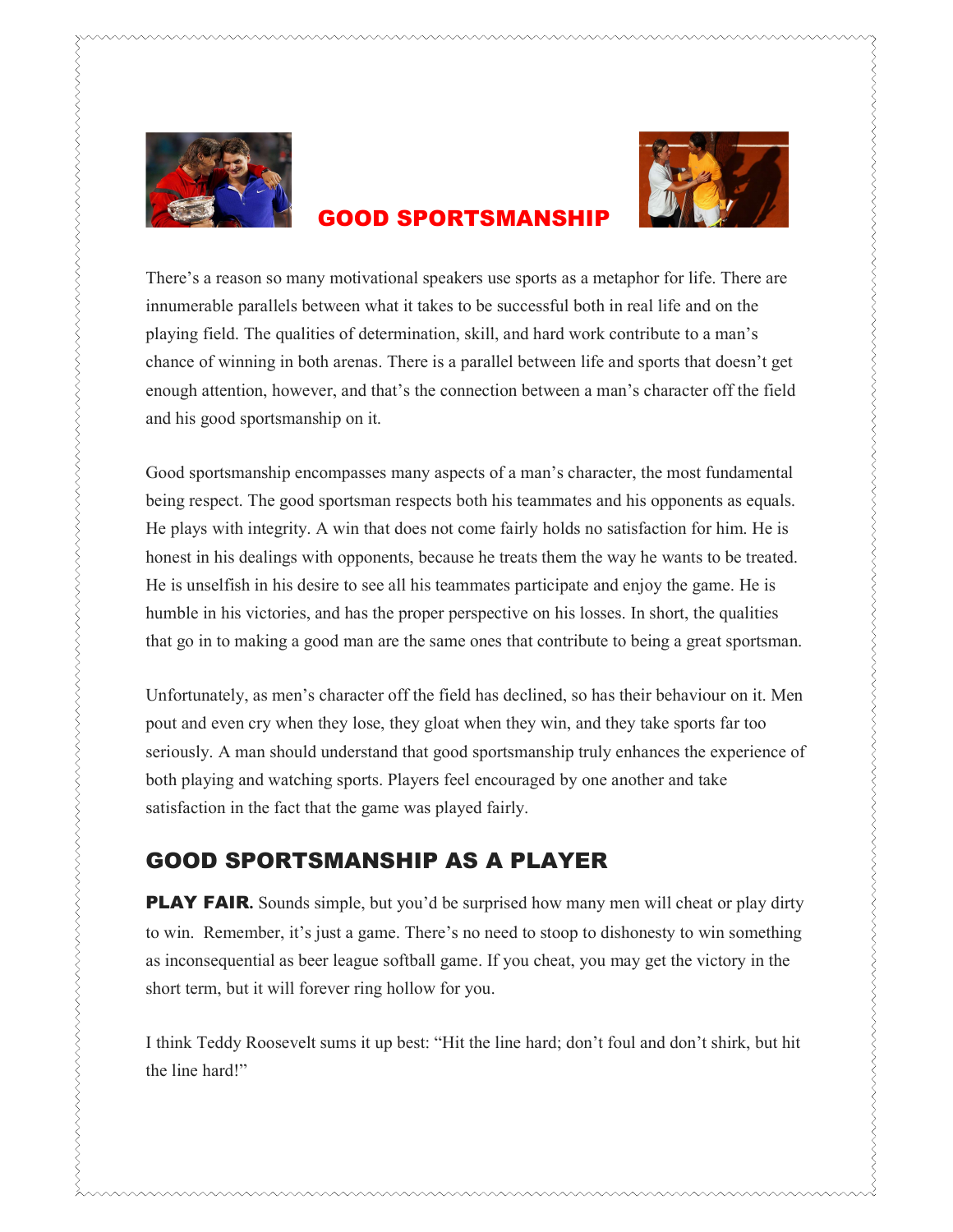Be a team player. If you're playing a team sport, do your best to get the whole team involved. Don't try to be the star by hogging the ball. I know this can be hard when your talent surpasses that of your teammates, and you know you could win the game by carrying the whole thing on your shoulders. But selfish game play ruins the fun for everyone else and just makes you look like a jerk. What it comes down to is this: why are you playing this game? Is it for a win to help boost your sense of self-worth? Or is it for the pure love of playing itself? When it's the latter, you naturally want to make sure your teammates have the same great time that you do.

So make a conscious effort to involve the beginner/poorly skilled players on your team as much as you can. Sure, they might flub the play, and they might even cost you the game. But in the long run it's better for them and your team. The only way they're going to get better is if they get plenty of playing time. By leaving them out, you're denying them an opportunity to improve. And being a selfish player will breed resentment and divisiveness on your team. Have some patience and pass the ball to the rookie.

**STAY POSITIVE.** It's easy to get negative when things aren't going your way. A man knows how to stay positive when the chips are against him and his team. Even if a teammate royally screws up, keep positive. Berating him doesn't accomplish anything besides making him feel worse than he already does. Instead, slap the guy on the back, tell him to shake it off, offer some advice, and let him know some of the things he's doing right.

</u>

Oftentimes, the guy who moans and groans about other players' mistakes is making plenty of blunders himself. Just remember: you're not perfect either. Get over it.

**KEEP TRASH TALK TO A MINIMUM.** One thing I've noticed is that the player who continually runs his mouth with trash talk is usually the player that isn't actually doing much physically to help his team win. I guess it's their way of making up for their lack of skill. Instead of wasting your energy and focus on running your mouth, concentrate on actually outplaying your opponent. Let your performance speak for itself.

Also, throughout the game, make a conscious effort to give credit to an opposing player when they make a good play. A simple "nice job" or "good work" is all that is needed.

**LOSE GRACEFULLY.** In any sport, there will be winners and losers. And sometimes you're going to be on the losing side of the equation. The sooner you accept this fact, the